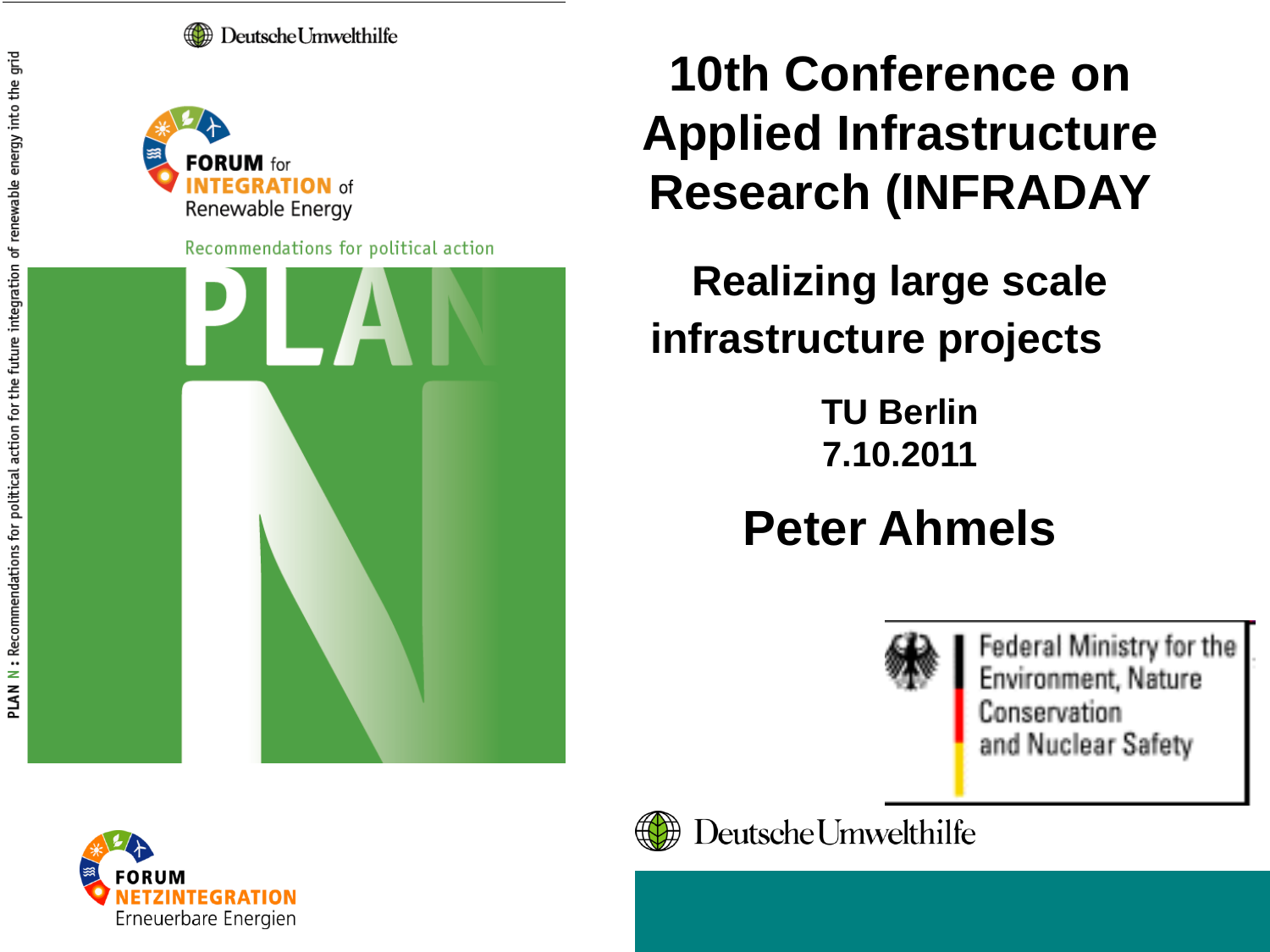## **German Environment Aid**

- Founded in 1975
- German environmental NGO working e.g. on issues of nature conservation, sustainable energy and consumer protection
- Since 2008 moderation of the "Forum for the Integration of Renewable Energy into the grid"



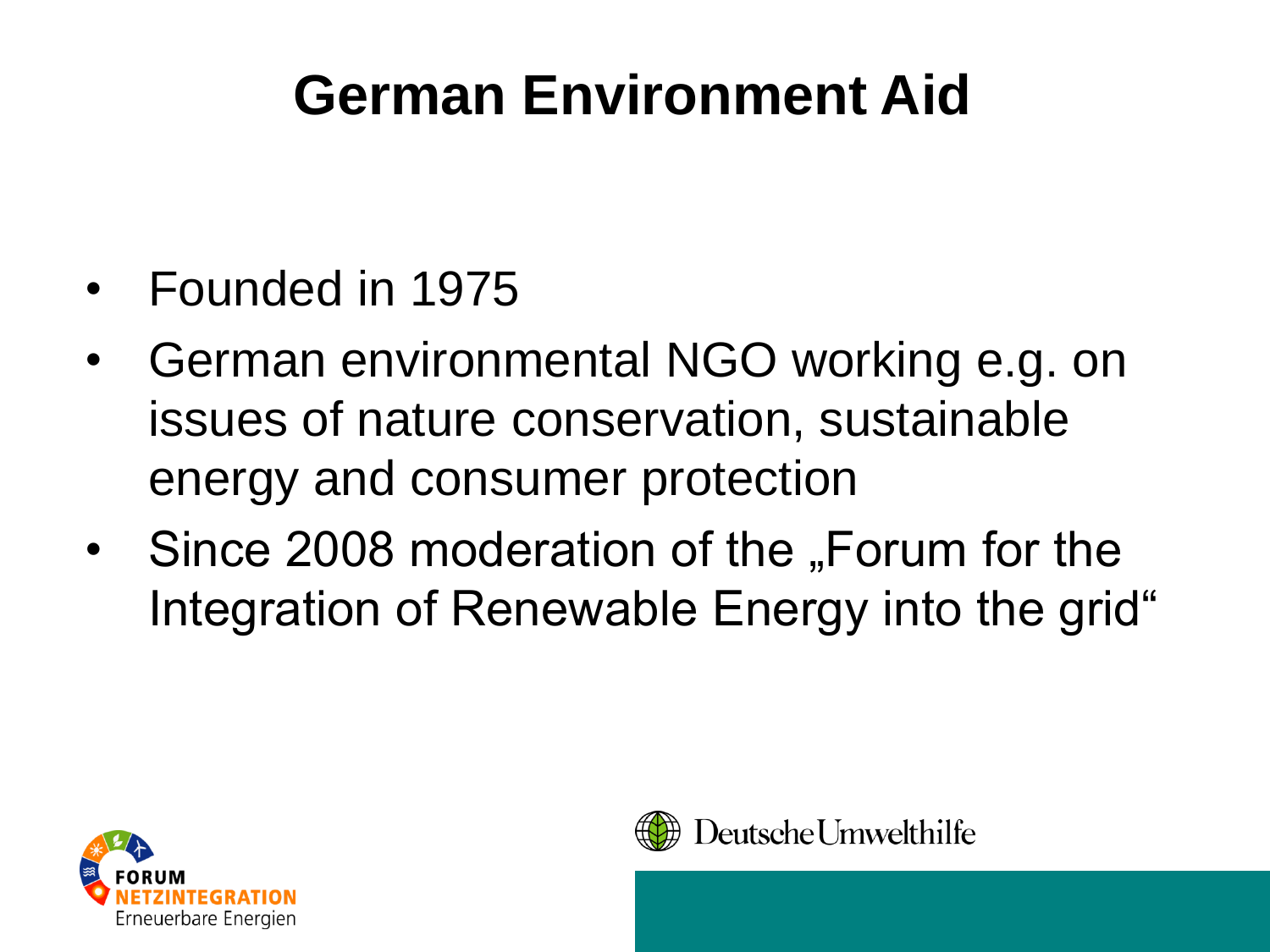

(C) S. Hainz, pixelio





# **Challenges**

- Is the power grid the bottleneck for a 100 % renewable energy system?
- Challenges in the Transmission Grid
	- •Germany Energy Agency 2005: 850 km
	- •German Energy Agency 2010: 1700 to 3.600 km



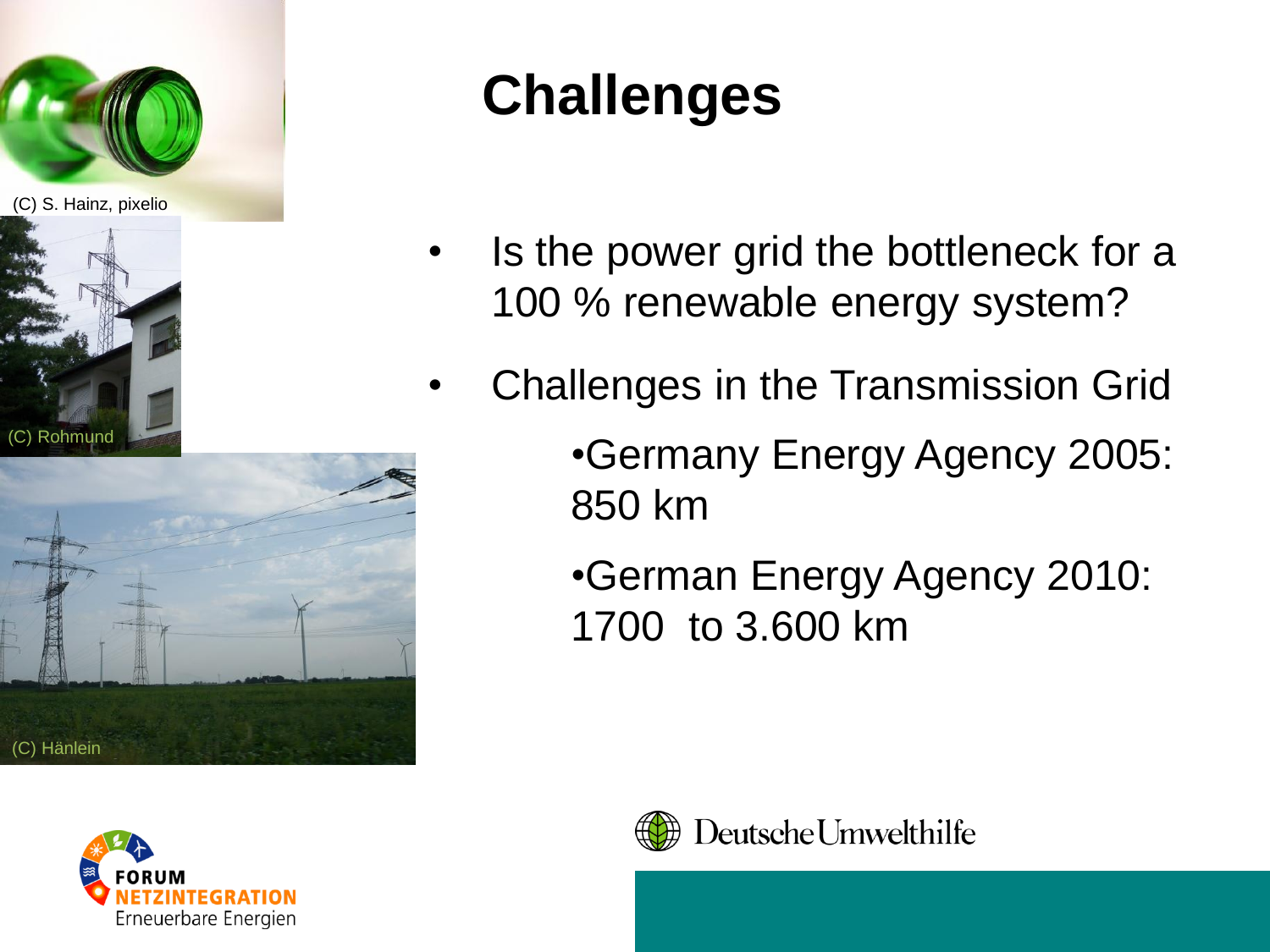

## **Pickets at a planned Power line**





#### Deutsche Umwelthilfe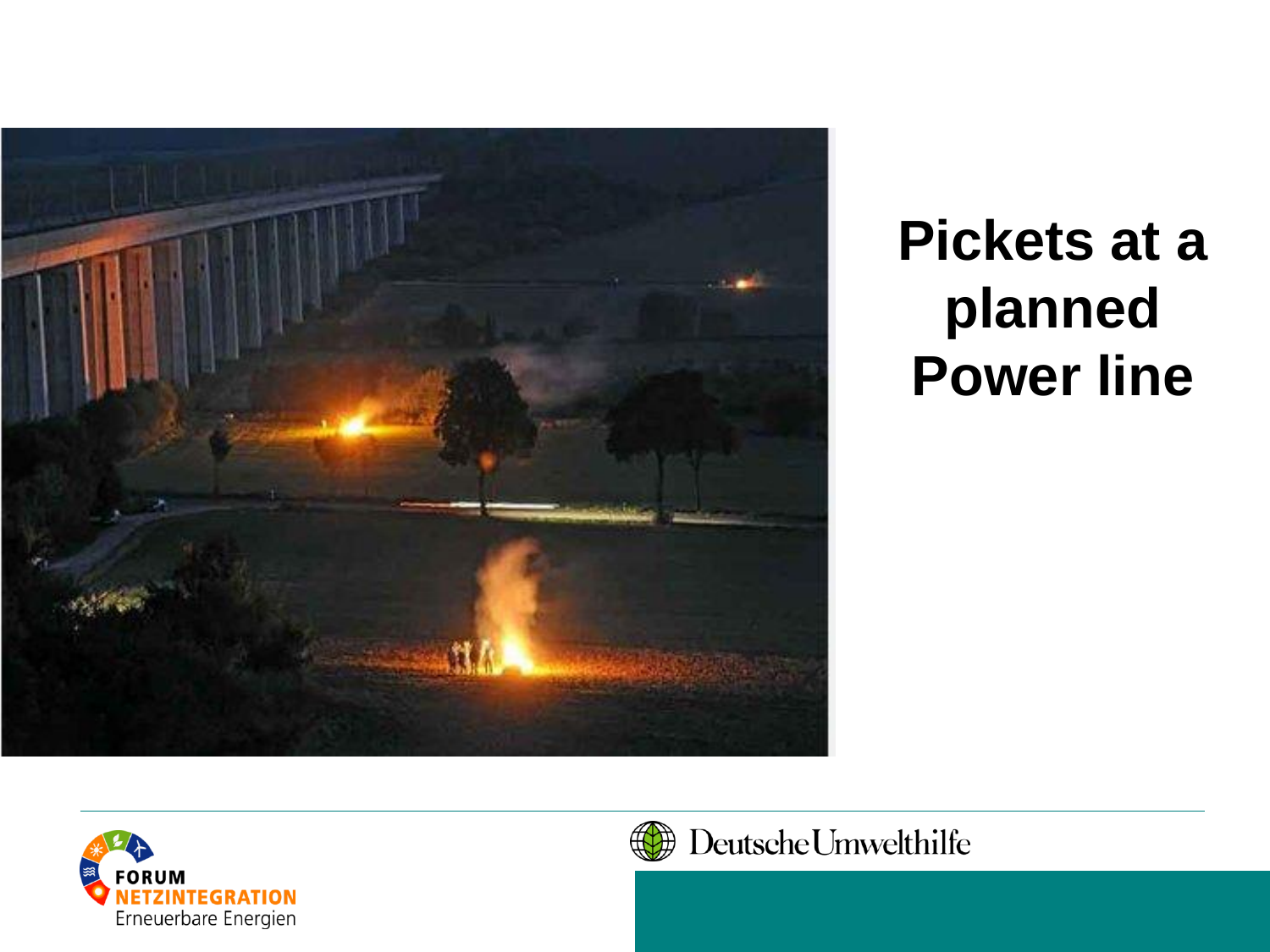

**Action ,, Yellow arrow":** 

**Underground cables instead of overhead lines**



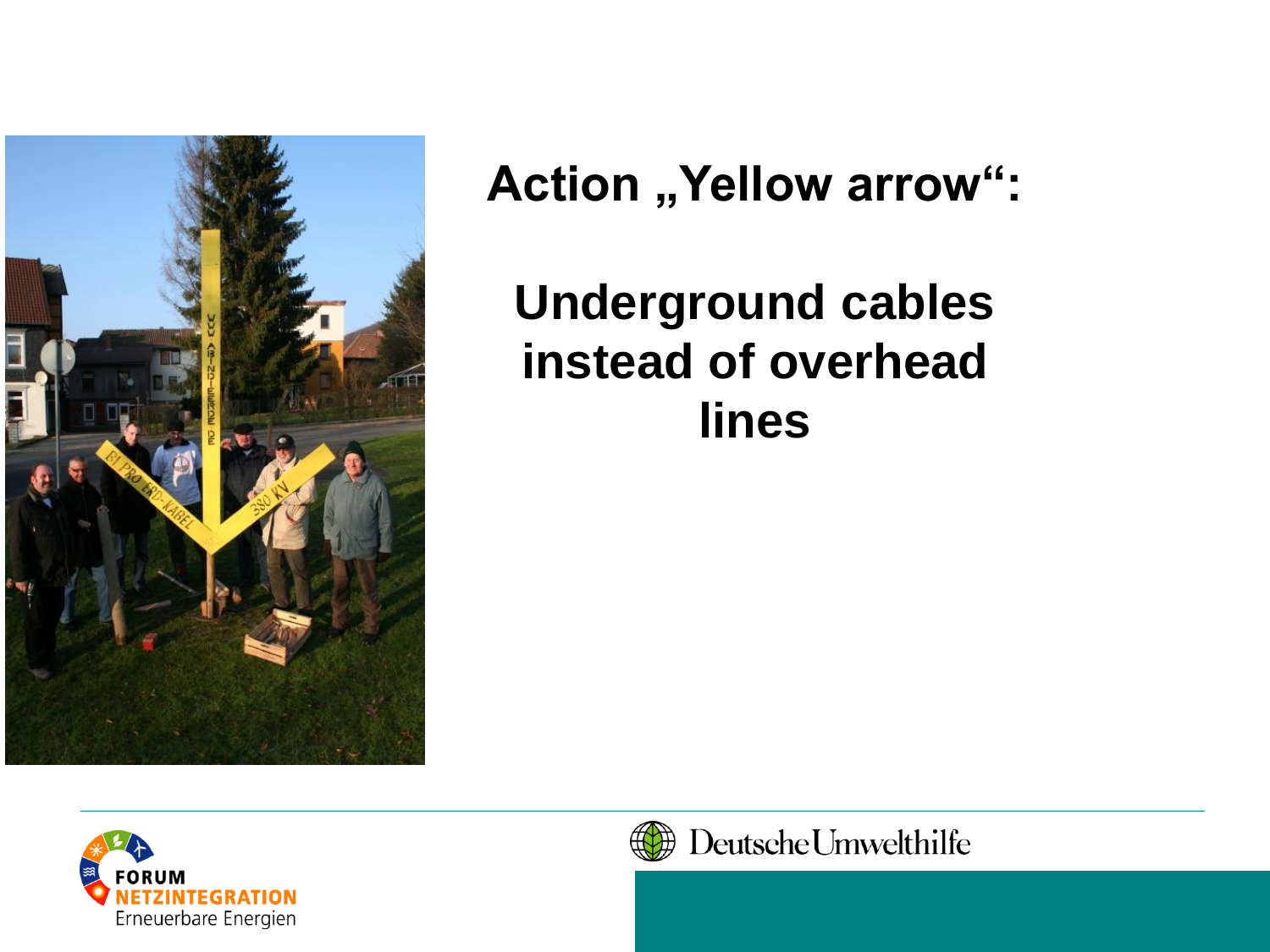# **Forum for Integration of Renewable Energy**

Steering Committee (June 2009 – September 2010):

- TSO 50 Hertz Transmission GmbH and TenneT
- BDEW (German Power and Water Industry Association)
- BEE (Renewable Energies Association)
- Residents´ protest group: No 380-kV-Overhead Power Line in Werra-Meißner-Area



- Residents' protest group 110 kV: Put high voltage underground
- 100%-RE-Regions (deENet)
- German Energy Agency
- DSO EWE Netz GmbH
- Germanwatch
- WWF
- Association for Grid Integration of RE
- Juwi Holding
- Schmal + Ratzbor Planning Agency
- Federal Environment Agency (UBA)



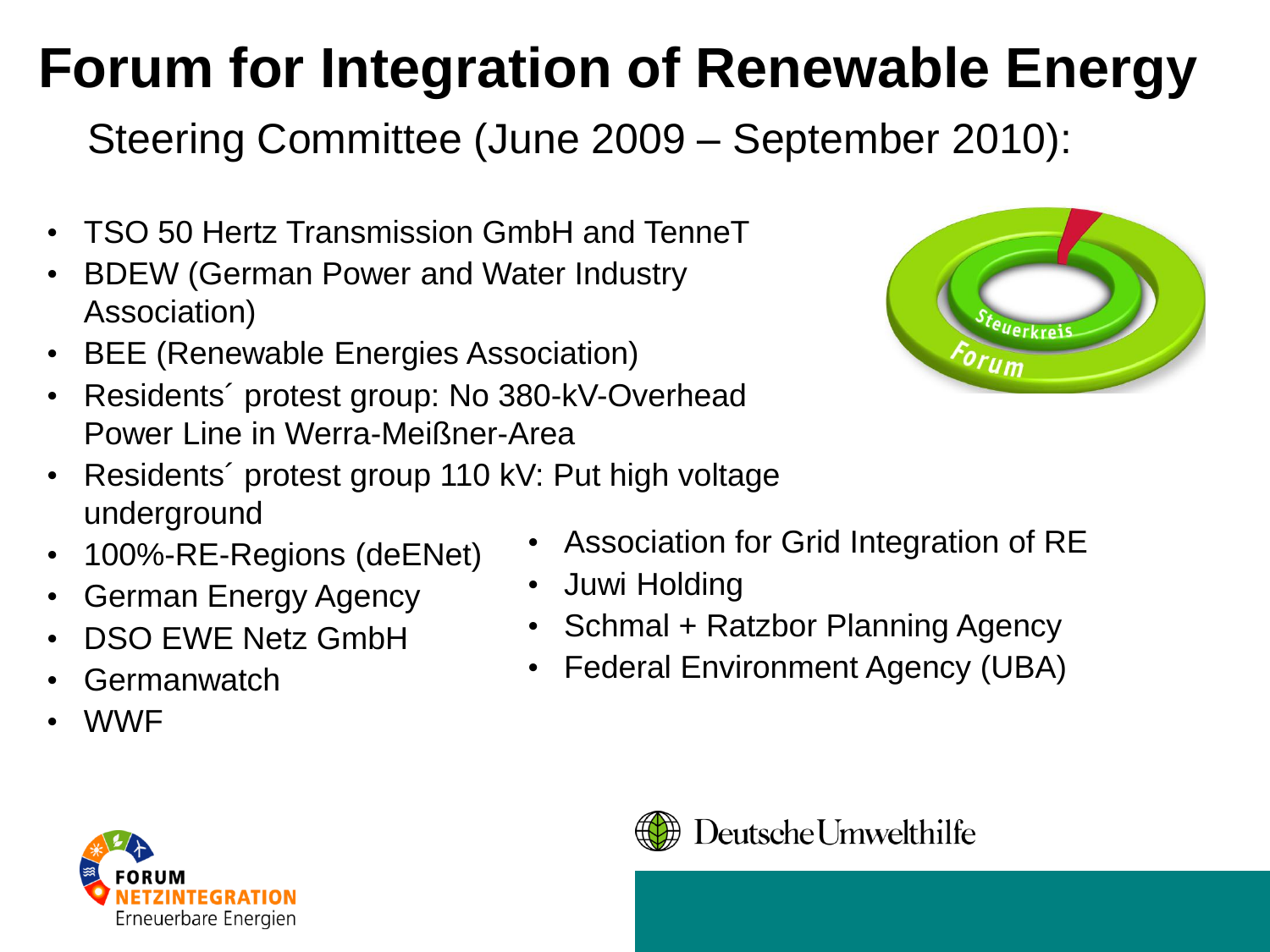

# **Plan N Signatories** Dec 2010

17 companies 49 organisations 7 private people + Letter from 3 TSOs





#### Deutsche Umwelthilfe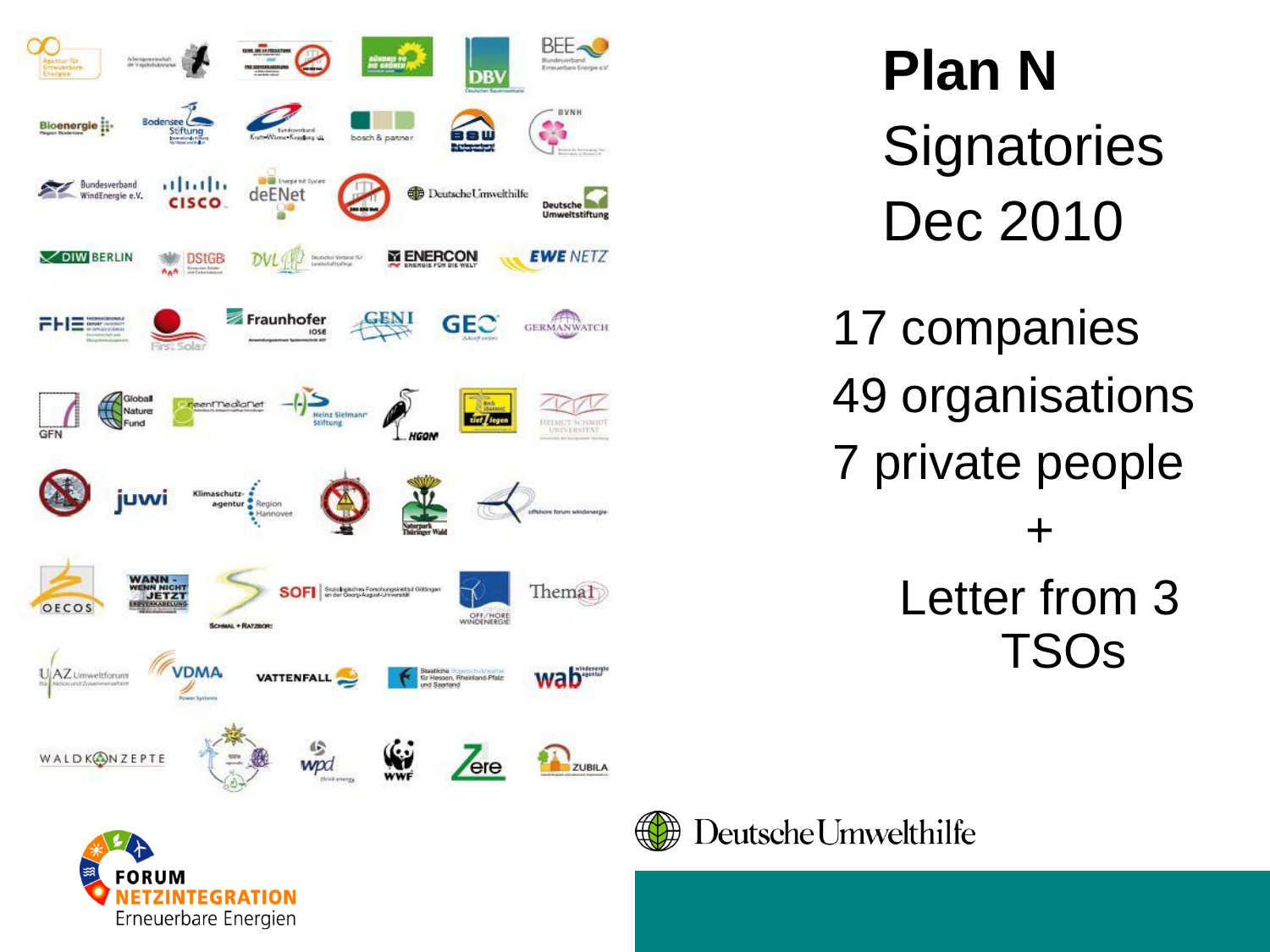## **Before grid expansion: Optimising the system**

- Regional grid concepts on all voltage levels
- Smart Grids, creating new energy markets
- Support of flexible renewable power plants
- Central/decentralised storages, R&D
- Temperature monitoring
- Application of high temperature power lines



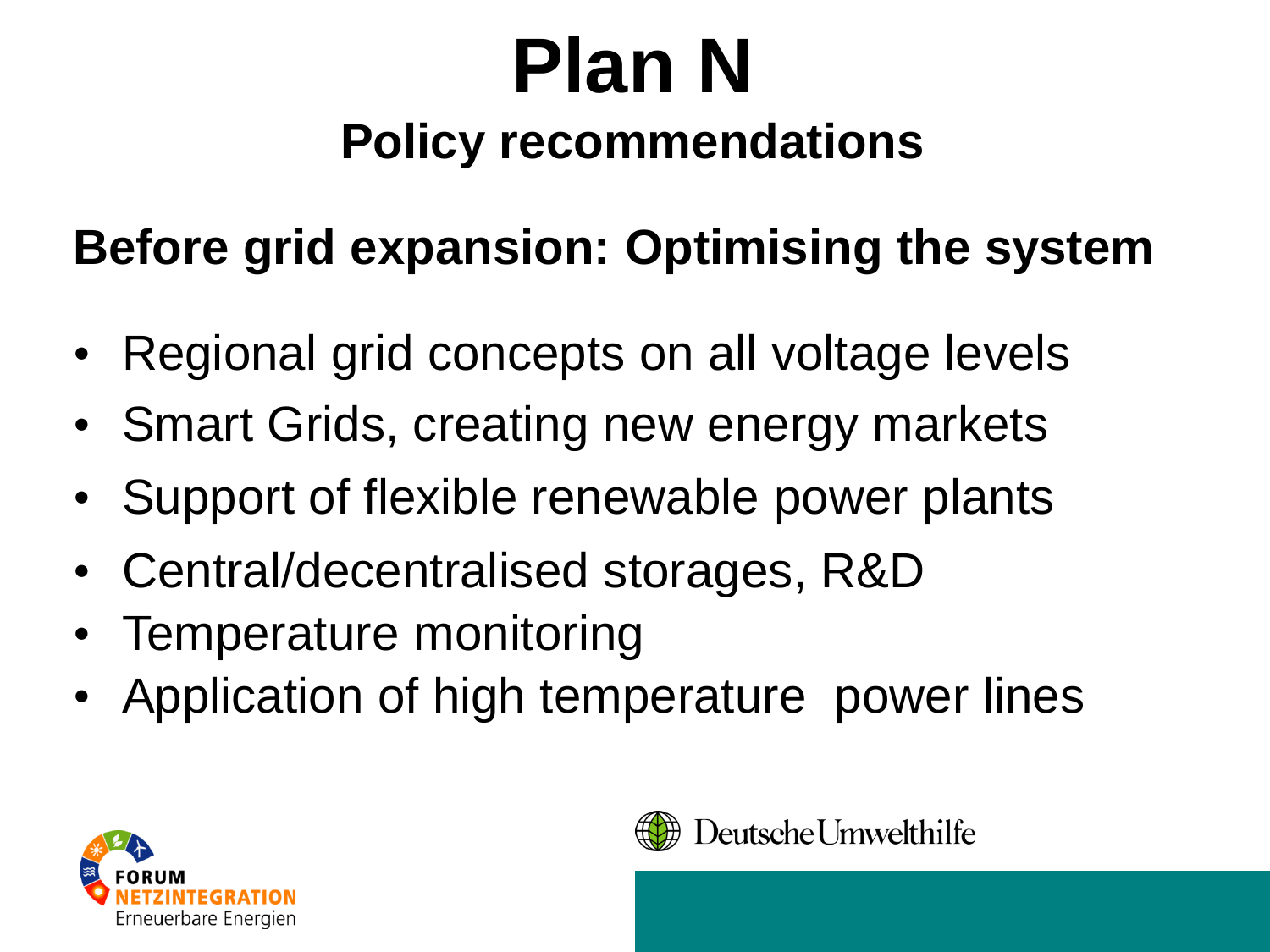### **Planning procedure**

- Transparent, early information and participation
- EU-wide grid planning based on Environmental Impact Assessment (EIA)
- Data transparency
- Online-publishing of planning documents
- Establishing infrastructure corridors



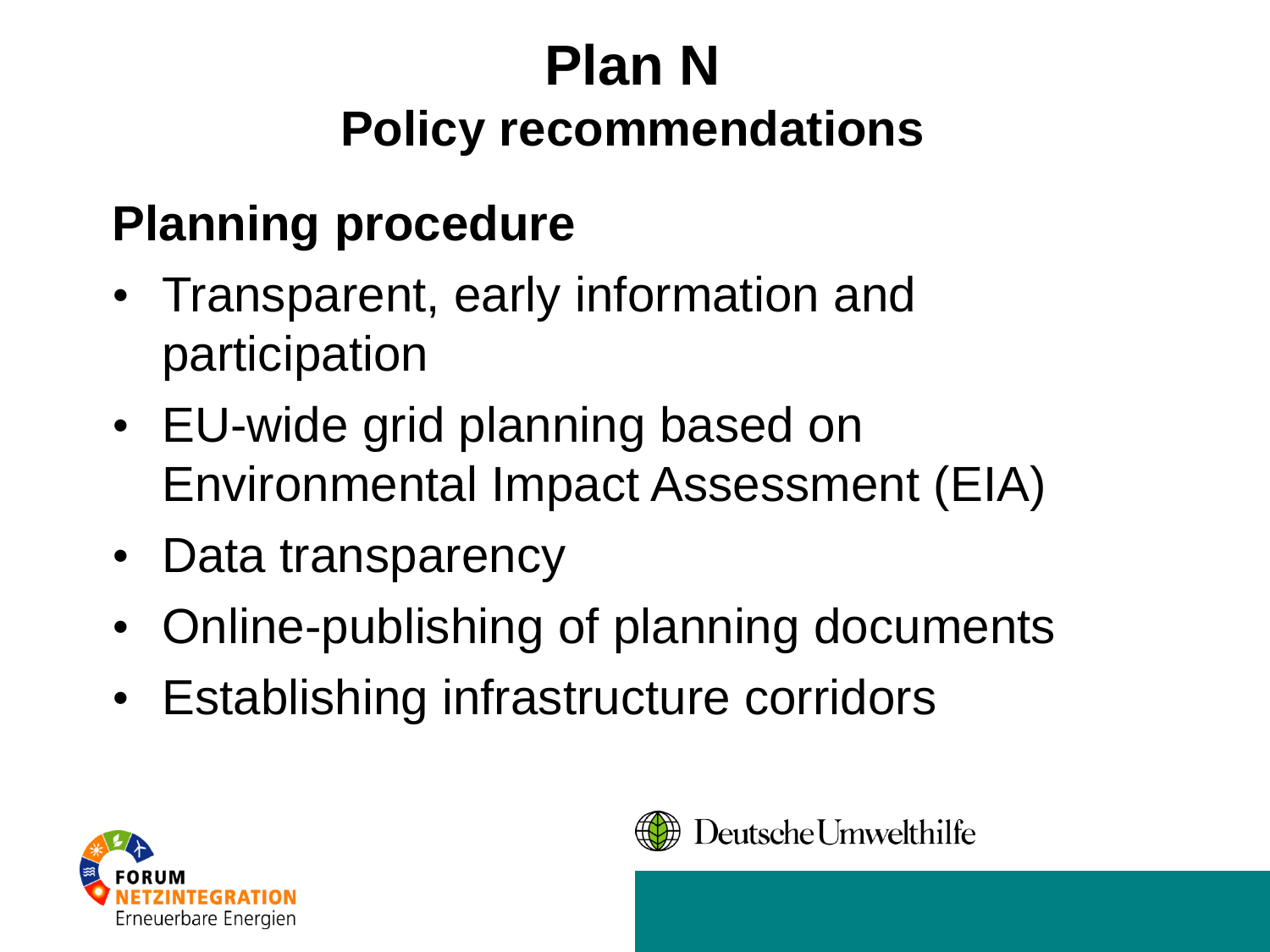**OHL / Cable 220/380 kV:**

# **Position A:**

Pilot projects according to German Power Grid Extension Act (EnLAG) should be used for underground cables on **certain parts**

# **Position B:**

Pilot projects according to German Power Grid Extension Act (EnLAG) should be checked for underground cables **up to the whole length** 



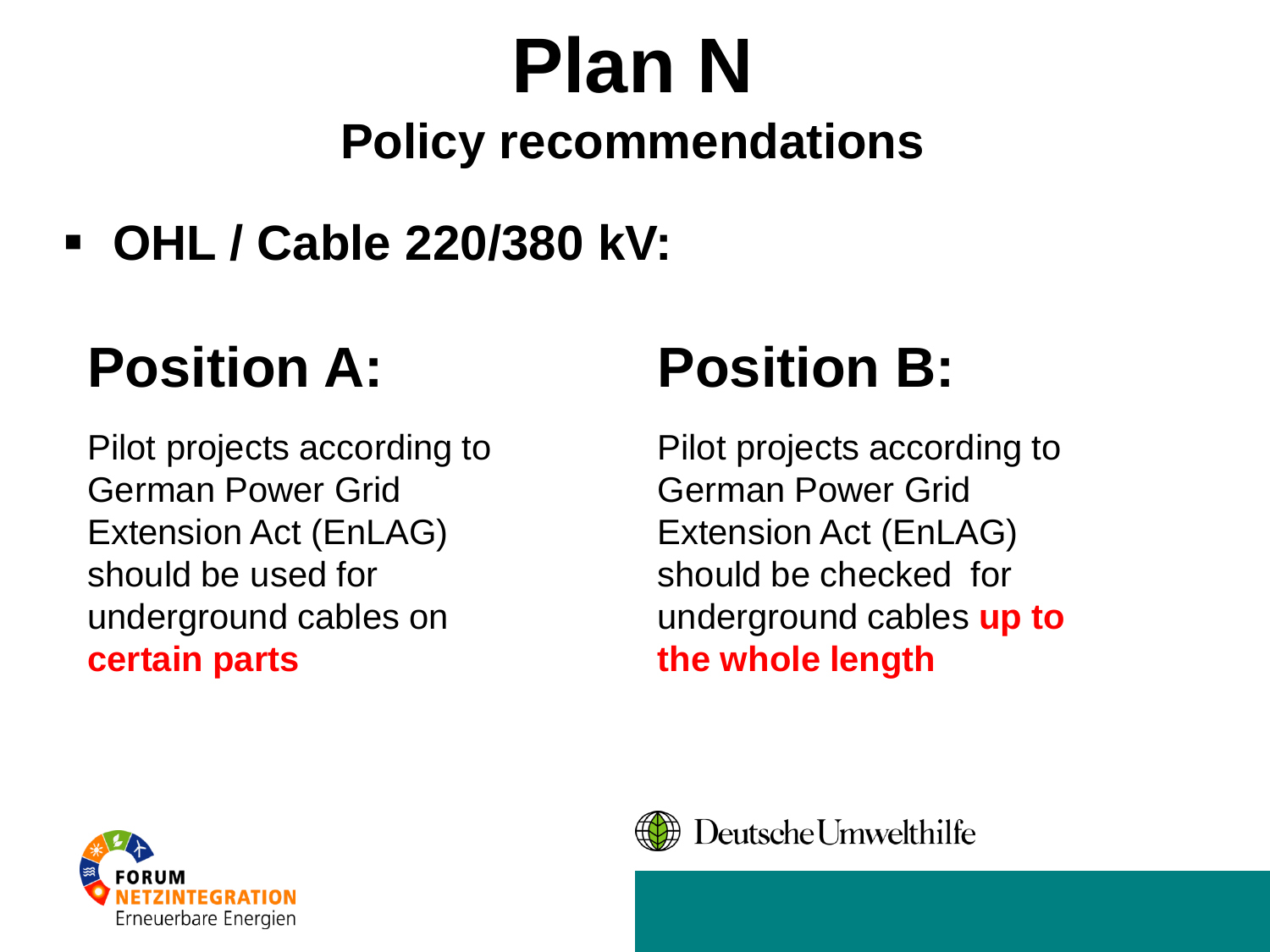- **OHL / Cable 220/380 kV:**
- Use experience with EnLAG pilot projects for other 380 kV projects, binding legal framework required
	- Consideration of all investments in grid costs
- Test of new transmission technologies such as DC as underground cable



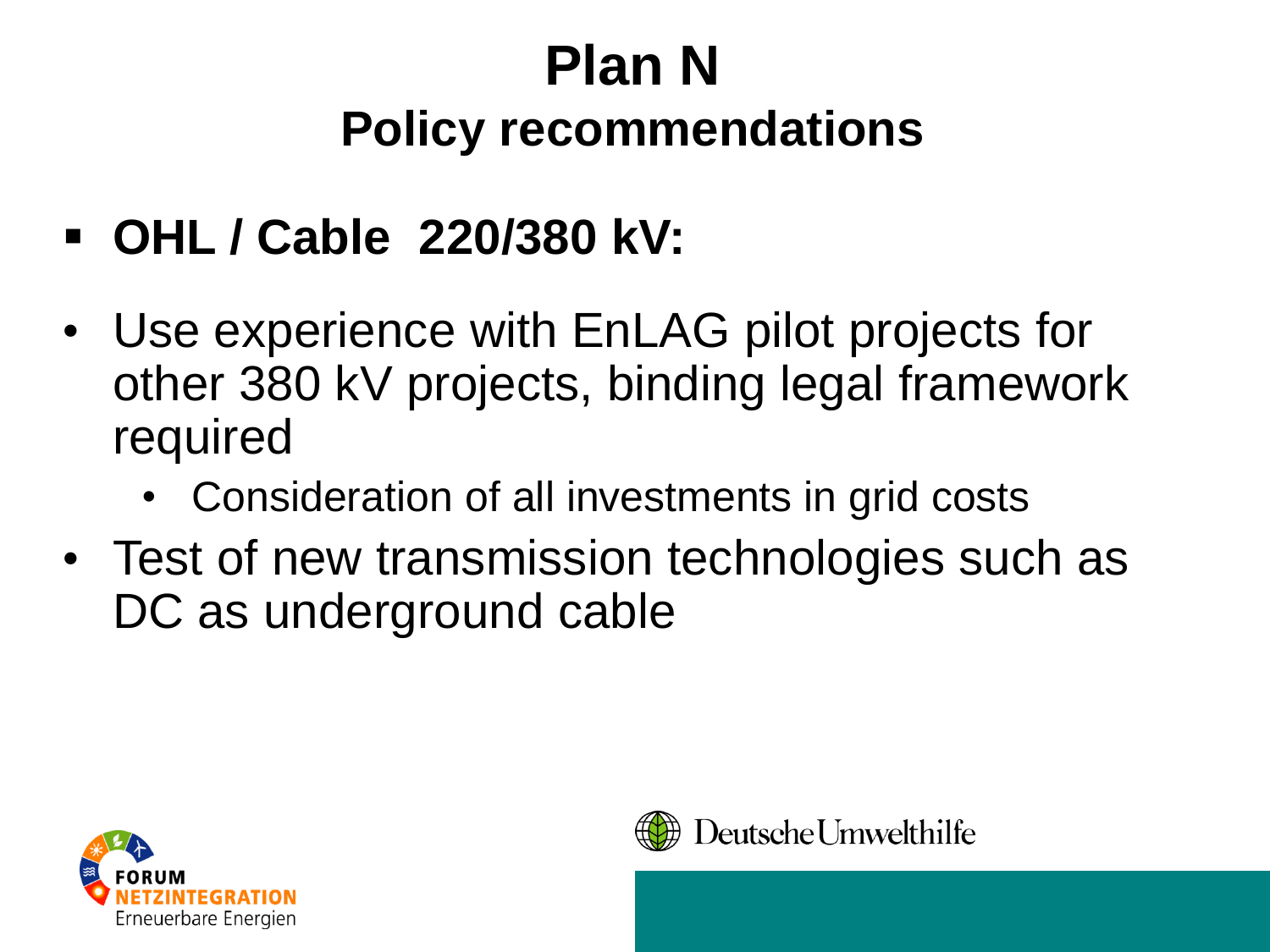#### **Local acceptance – distance regulations**

# **Position A:**

New distance regulation, possibly connected to compensation measures

## **Position B:**

New distance regulation: 400 m / 200 m



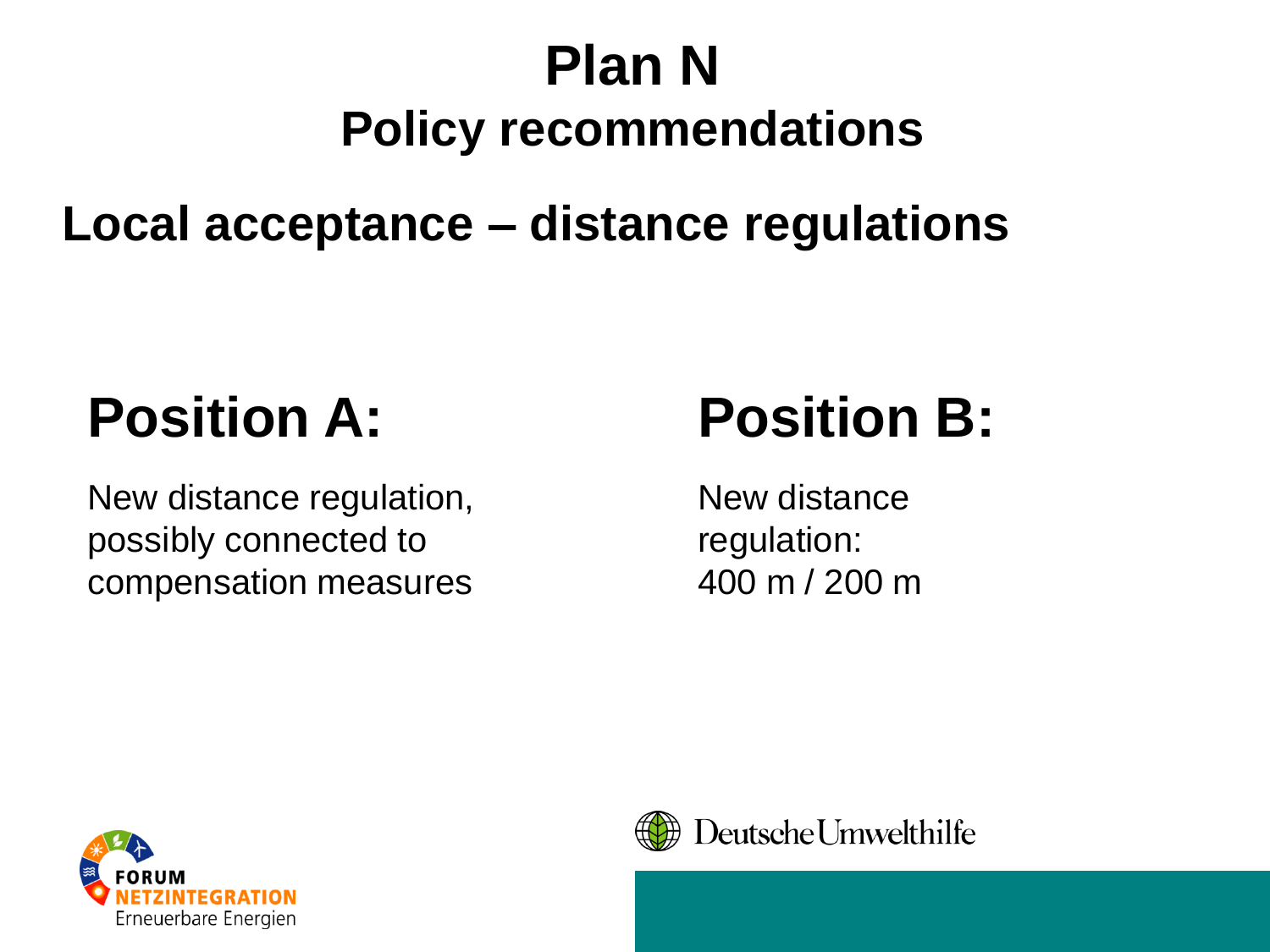#### **Local acceptance – 26. regulation German Federal Immision Control Act (BImSchV)**

(health risks EM-fields)

## **Position A:**

Check of limit value **(100 µT)** according to scientific discussion to improve residents´ health in planning procedure

# **Position B:**

Introduction of stronger precautionary values according to dutch or swiss example **(<1µT)**

## **Letter 3 TSO:**

No need for additional precautions, no legal change necessary





#### Deutsche Umwelthilfe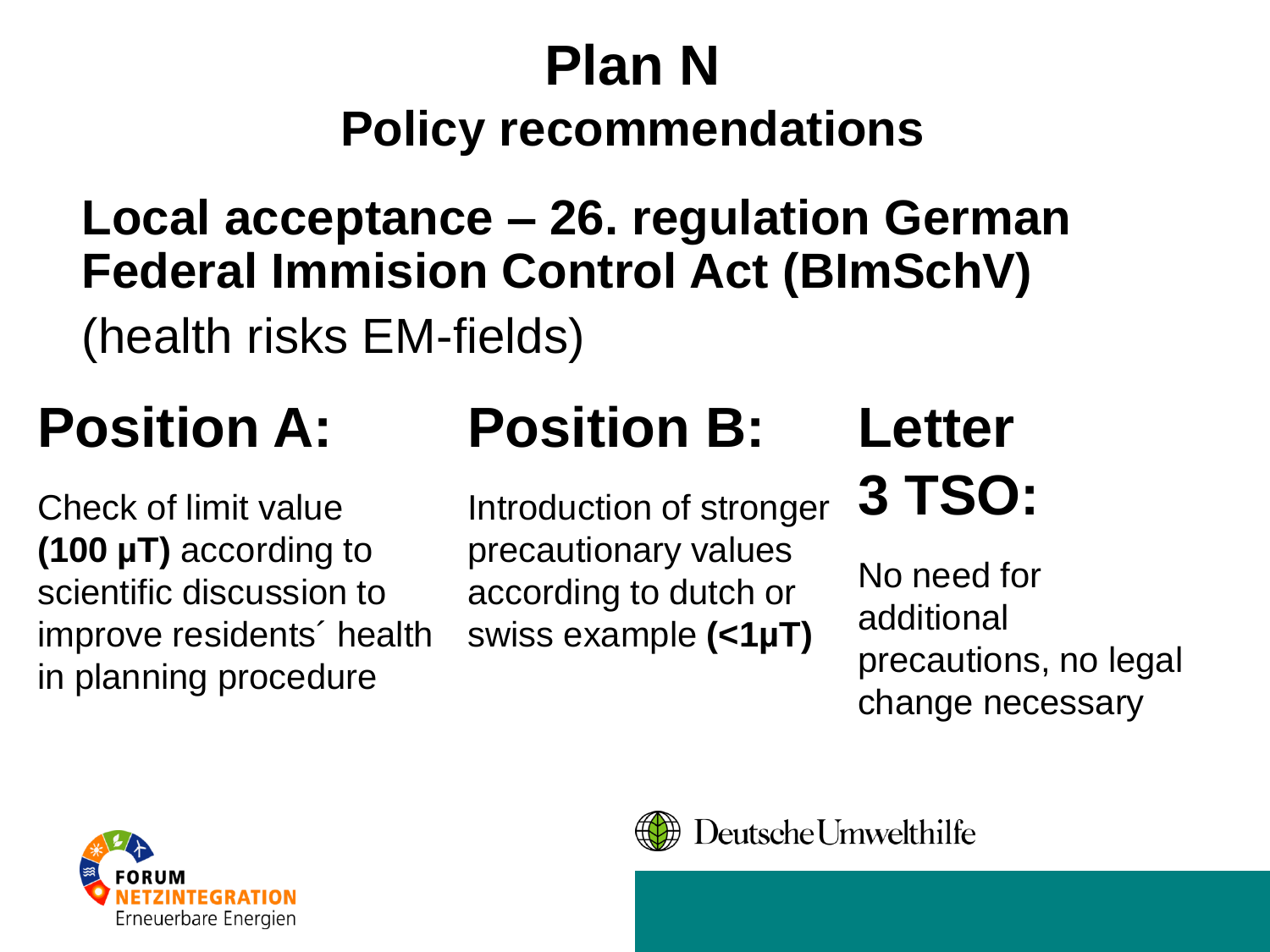#### **New regulation:**

- § 1 EnWG (German Energy Act): Purpose of the law should include support of renewable energies
- **→** Redefinition of duties of the national regulator (German Federal Network Agency  $=$  BNetzA)



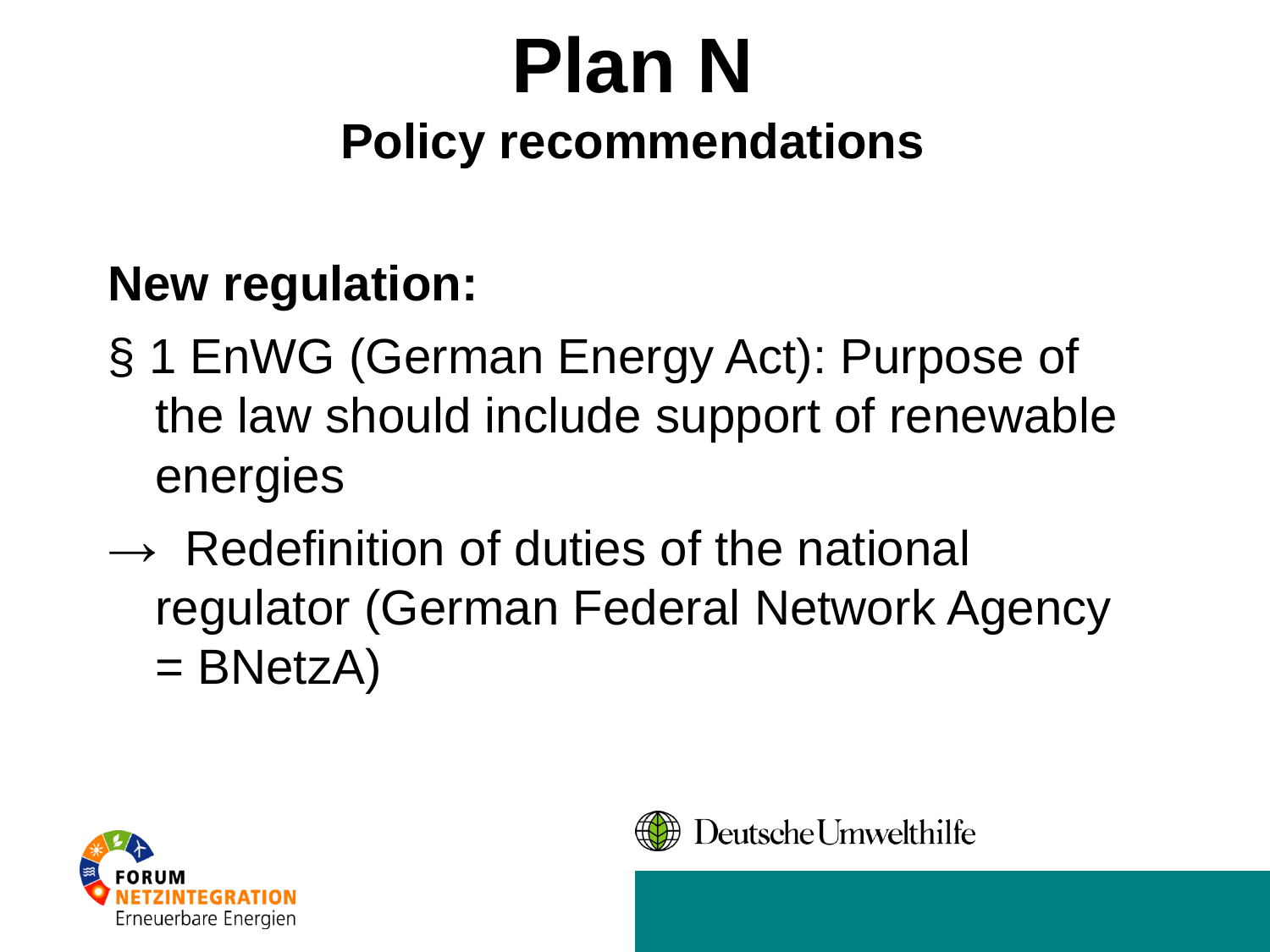#### **Bird protection**

■110 to 380 kV:

#### ■ → Installation of bird protection markers on ground wires



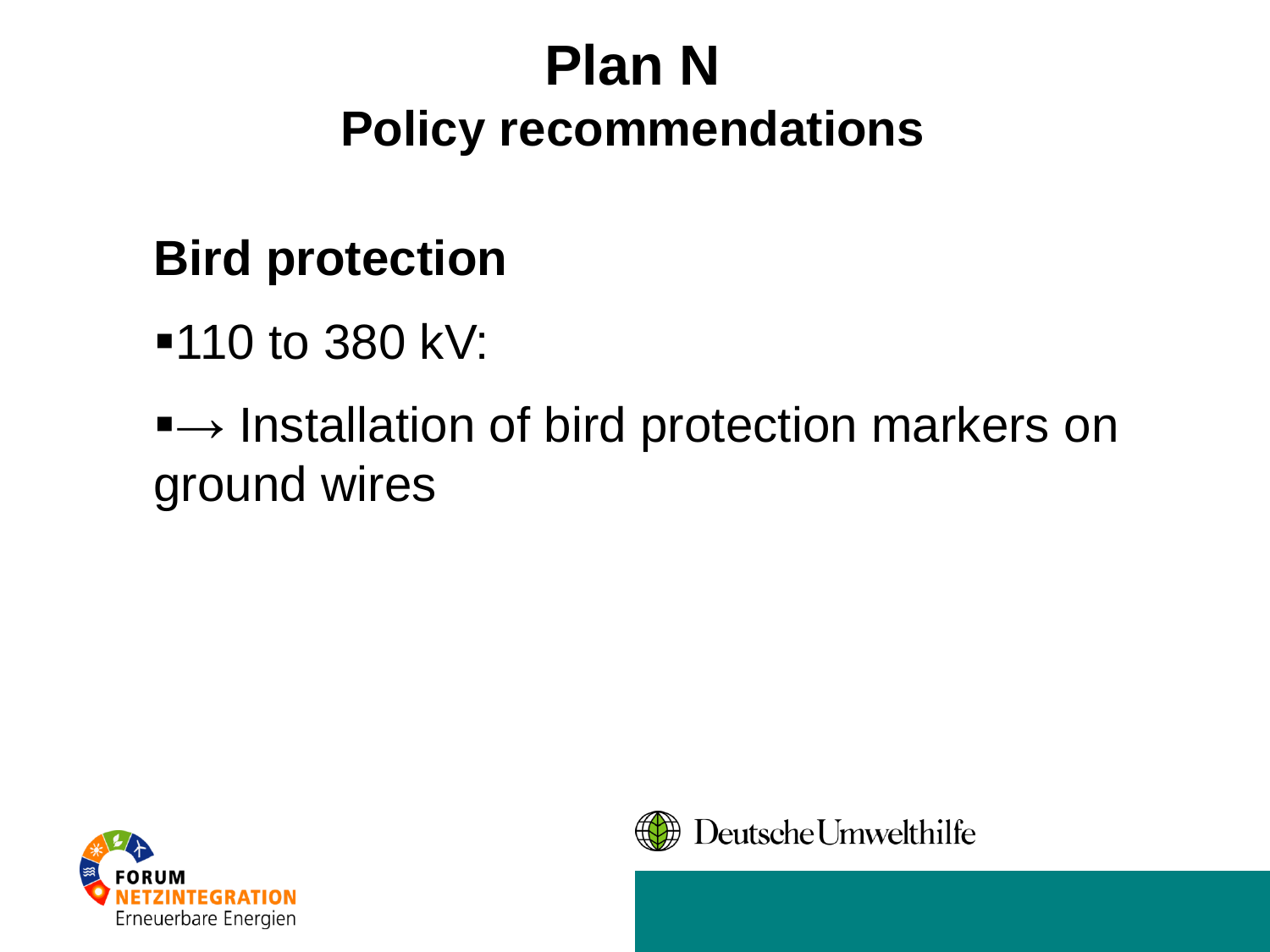# **New Legislation 1 since August 2011**

#### **Energy act**

- Transparency of load data for experts
- Grid development plan with 3 alternatives, public consultation and decision by act of parliament every 3 years



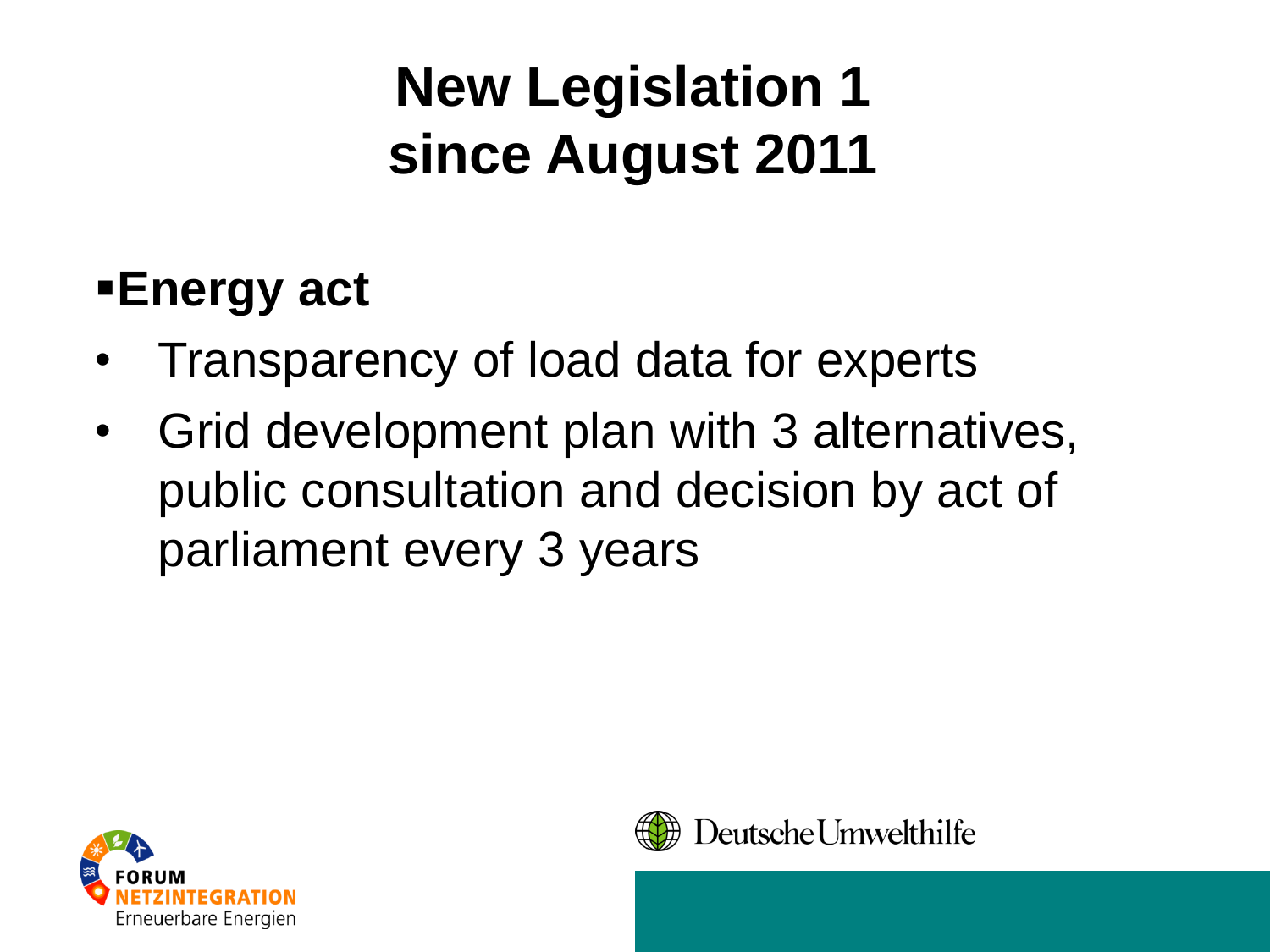# **New Legislation 2**

### **In Federal grid plan:**

- To use pilot-undergroundcable in an "economic and technical efficient section" on demand of planning authority.
- Mandatory Environmental Impact Assessment (EIA)



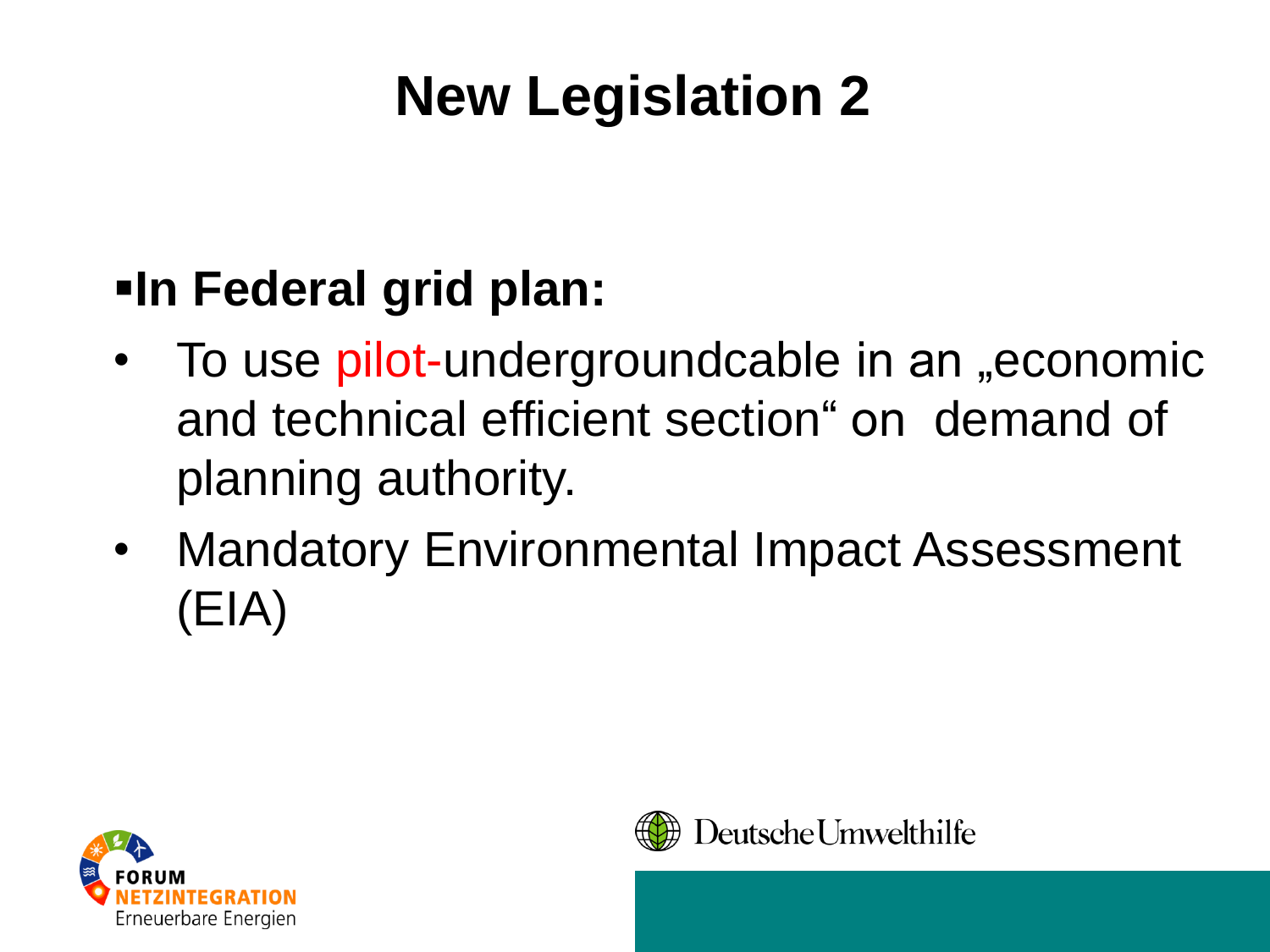# **New Legislation 3**

### **Grid Extension on the Acceleration Act**

- Public participation at conference of proposals
- mandatory deadlines set by the regulator
- Publishing of the entire process in the web
- Recognition of additional costs (factor 2,75 \* instead of 1,6) of 110 Kilovolt-lines